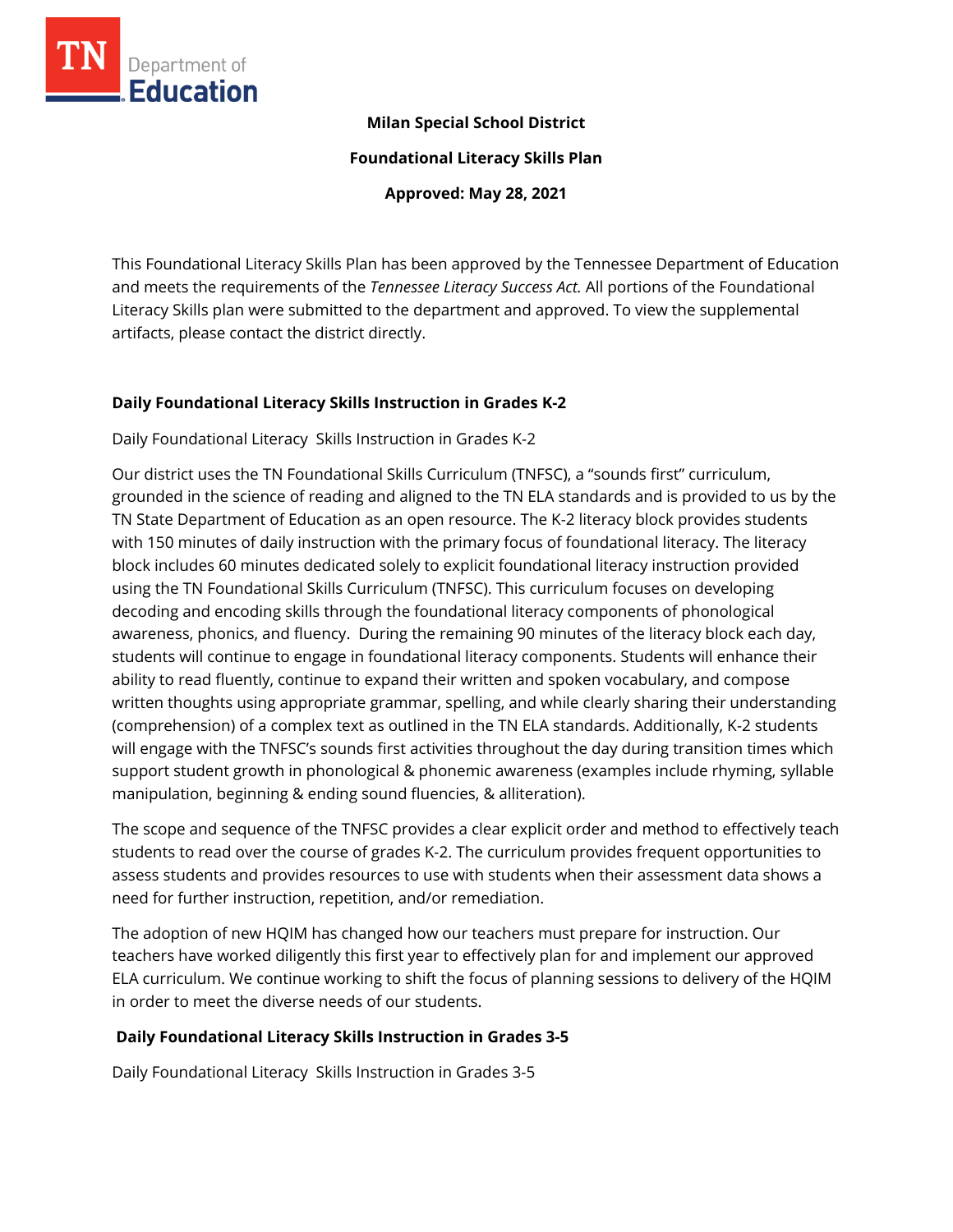Department of **Education** 

In grades 3-5, our district provides students a daily, 90 minute integrated literacy block grounded in the science of reading and aligned to the TN ELA standards. Our district adopted Wit & Wisdom as our approved, knowledge-rich curriculum. This adopted curriculum embeds evidence based approaches to applying foundational skills (morphology, decoding & encoding skills) through writing, spelling, and grammar as students work with grade appropriate, complex texts. The curriculum provides students with frequent opportunities to express their understanding (comprehension) of the text through speaking, listening, and writing activities. The activities within the curriculum are explicitly designed for students to increase their knowledge of the world, to increase their ability to express their understanding through writing and speaking while using their new vocabulary acquired through explicit & implicit means, and to become a fluent reader of complex text. While foundational skills are embedded throughout the curriculum, each day's lesson has a 15 minute "deep dive" into a specific component of foundational literacy aligned to the expectations of the TN ELA standards. Our curriculum also provides an additional grade level fluency passage related to their curriculum that students practice at home with their family. This passage not only reinforces fluency, but it also reinforces vocabulary from the curriculum.

The adoption of new HQIM has changed how our teachers must prepare for instruction. Our teachers have worked diligently this first year to effectively plan for and implement our approved ELA curriculum. We continue working to shift the focus of planning sessions to delivery of the HQIM in order to meet the diverse needs of our students.

### **Approved Instructional Materials for Grades K-2**

Approved waiver for other materials

### **Approved Instructional Materials for Grades 3-5**

Great Minds - 3-5 Wit and Wisdom

### **Additional Information about Instructional Materials**

We have chosen to adopt the TN Foundational Skills Curriculum as our Foundational Literacy Component in grades PreK-2, and we adopted Wit & Wisdom as our K-2 knowledge curriculum. The TN Foundational Skills Curriculum was not an option from the drop-down menu above.

### **Universal Reading Screener for Grades K-5. This screener complies with RTI<sup>2</sup>and Say Dyslexia requirements.**

### Universal Screener

Our district administers aimswebPlus as our universal screener for reading and math in grades PK-5 three times annually (fall, winter, & spring). Students are screened for dyslexic tendencies using the Susan Barton Reading and Spelling Screener as data identifies a need.

### **Intervention Structure and Supports**

RTI2 Reading Intervention Structure

Milan Special School District utilizes the Susan Barton Reading & Spelling Program for reading intervention in grades K-5 for students identified as "at-risk" for a significant reading disability,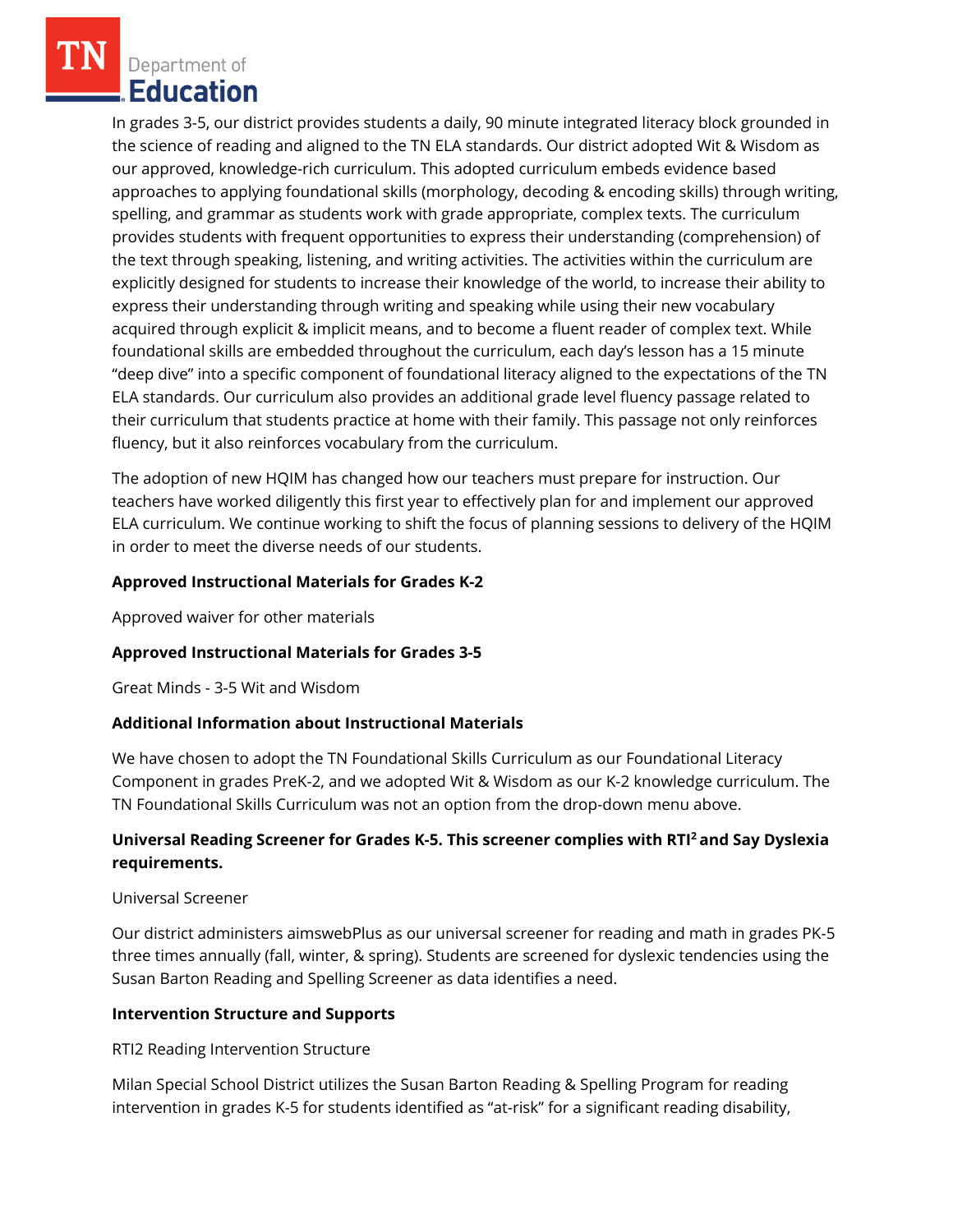Department of **Education** 

identified as having a significant reading deficiency, or identified as having dyslexic tendencies. All students in K-4 are served in a daily intervention block for a minimum of 45 minutes. Those with the most significant reading deficiencies or have dyslexic tendencies engage with Susan Barton Reading & Spelling program with a trained interventionist each day. Students in these groups are progress monitored in their area of skill deficit to chart growth. Progress monitoring occurs twice monthly. Groups are adjusted based on individual student needs as reflected in RTI data meetings.

The remaining K-4 students are grouped based on common skill deficits reflected in universal screener data and work with grade level teachers on those specific areas. Students are progress monitored twice monthly. Progress monitoring data is used to make determinations about how to adjust instruction or implement other activities to better support the students. Groups are fluid, adjusted in consultation with classroom teachers, and are based on individual student needs as reflected in RTI data meetings.

Students in grade 5 who are "at risk" for significant reading deficiency, identified as having a significant reading deficiency, or are identified as having dyslexic tendencies are targeted through reading intervention as well. These students engage with the Susan Barton Reading & Spelling Program with a trained interventionist each day for approximately 45 minutes. These students are progress monitored every two weeks. Intervention groups are designed to be fluid to support the needs of students as reflected in universal screening and progress monitoring data. Adjustments to student interventions are determined in consultation with classroom teachers during RTI data meetings.

## **Parent Notification Plan/Home Literacy Reports**

### Parent Notification Plan

Our district notifies parents in grades K-5 if their child is "at risk" for or has a significant reading deficiency immediately following fall universal screening. Student scores are communicated through reports in parent friendly language which explain student skill gaps and student needs. Parents are informed of what intervention their child will receive and when the intervention will begin. Parents are notified of their child's progress and any needed changes to the current intervention plan throughout the year based on updated data. Additionally, the parent notification includes information regarding free resources they can access to support their child's literacy growth at home. Letters in grades K-3 include information about the importance of being able to read by the end of 3rd grade.

These parent notifications are sent home a minimum of three times per year in grades K-3, and a minimum of once yearly in grades 4 & 5. In addition to the parent notification letter, an aimsweb data report (written in parent friendly language) is sent home outlining the student's skill gaps and skill strengths.

Our current foundational literacy curriculum contains weekly letters to inform families about skills students will be learning.

# **Professional Development Plan**

Professional Development Plan for Teachers